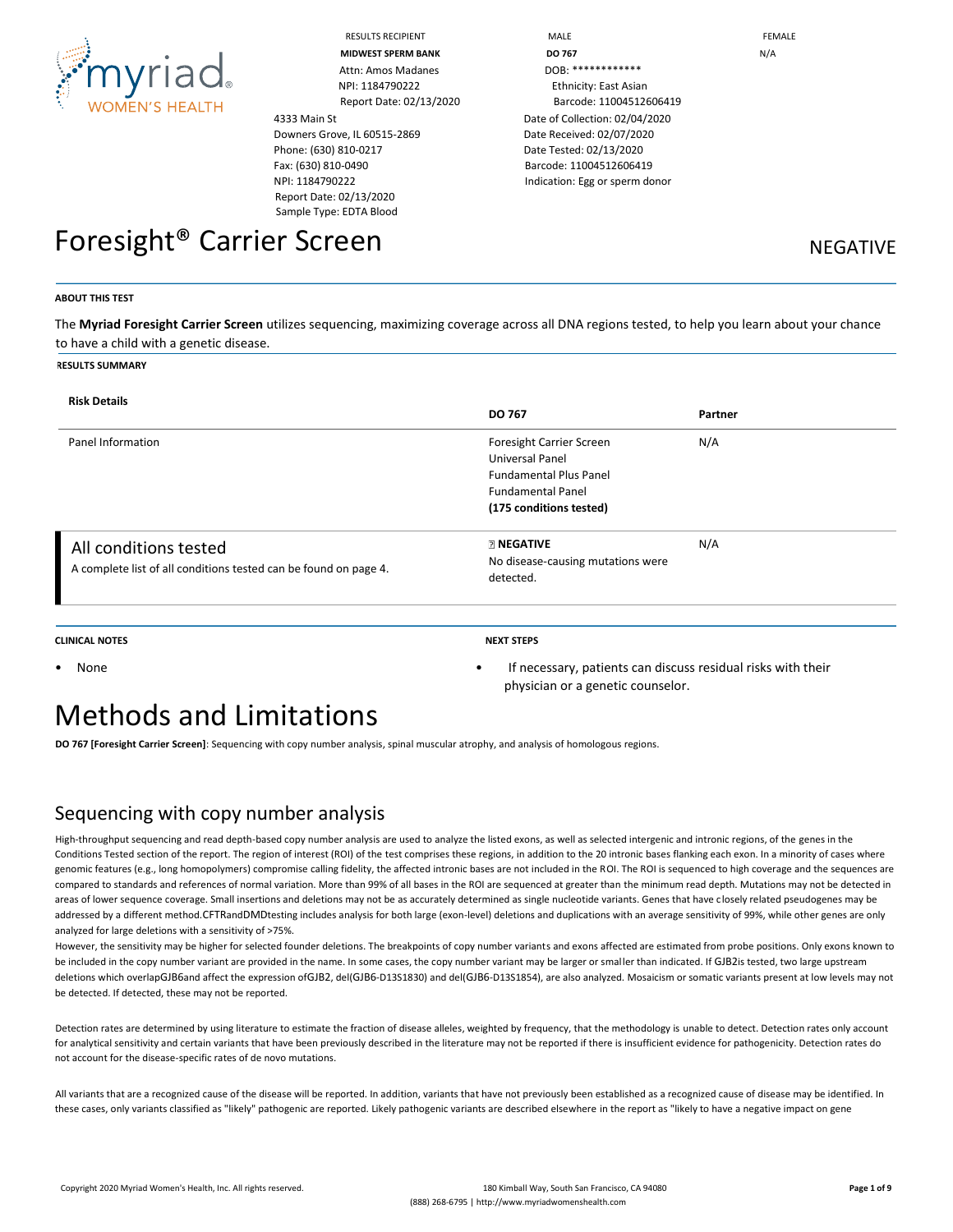

Attn: Amos Madanes DOB: \*\*\*\*\*\*\*\*\*\*\*\* NPI: 1184790222 Ethnicity: East Asian

RESULTS RECIPIENT **MALE MALE EDUCATE MIDWEST SPERM BANK DO 767** N/A Report Date: 02/13/2020 Barcode: 11004512606419

function". Likely pathogenic variants are evaluated and classified by assessing the nature of the variant and reviewing reports of allele frequencies in cases and controls, functional studies, variant annotation and effect prediction, and segregation studies. Exon level duplications are assumed to be in tandem and are classified according to their predicted effect on the reading frame. Benign variants, variants of uncertain significance, and variants not directly associated with the intended disease phenotype are not reported. Curation summaries of reported variants are available upon request.

# Spinal muscular atrophy

Targeted copy number analysis is used to determine the copy number of exon 7 of theSMN1gene relative to other genes. Other mutations may interfere with this analysis. Some individuals with two copies ofSMN1are carriers with twoSMN1genes on one chromosome and aSMN1deletion on the other chromosome. This is more likely in individuals who have 2 copies of theSMN1gene and are positive for the g.27134T>G SNP, which affects the reported residual risk; Ashkenazi Jewish or Asian patients with this genotype have a high post-test likelihood of being carriers for SMA and are reported as carriers. The g.27134T>G SNP is only reported in individuals who have 2 copies ofSMN1.

## Analysis of homologous regions

A combination of high-throughput sequencing, read depth-based copy number analysis, and targeted genotyping is used to determine the number of functional gene copies and/or the presence of selected loss of function mutations in certain genes that have homology to other regions. The precise breakpoints of large deletions in these genes cannot be determined, but are estimated from copy number analysis. High numbers of pseudogene copies may interfere with this analysis.

IfCYP21A2is tested, patients who have one or more additional copies of theCYP21A2gene and a loss of function mutation may not actually be a carrier of 21-hydroxylasedeficient congenital adrenal hyperplasia (CAH). Because the true incidence of non-classic CAH is unknown, the residual carrier and reproductive risk numbers on the report are only based on published incidences for classic CAH. However, the published prevalence of non-classic CAH is highest in individuals of Ashkenazi Jewish, Hispanic, Italian, and Yugoslav descent. Therefore, the residual and reproductive risks are likely an underestimate of overall chances for 21-hydroxylase-deficient CAH, especially in the aforementioned populations, as they do not account for non-classic CAH. IfHBA1/HBA2are tested, some individuals with four alpha globin genes may be carriers, with three genes on one chromosome and a deletion on the other chromosome. This and similar, but rare, carrier states, where complementary changes exist in both the gene and a pseudogene, may not be detected by the assay.

## Limitations

In an unknown number of cases, nearby genetic variants may interfere with mutation detection. Other possible sources of diagnostic error include sample mix-up, trace contamination, bone marrow transplantation, blood transfusions and technical errors. This test is designed to detect and report germline alterations. While somatic variants present at low levels may be detected, these may not be reported. If more than one variant is detected in a gene, additional studies may be necessary to determine if those variants lie on the same chromosome or different chromosomes. The test does not fully address all inherited forms of intellectual disability, birth defects and genetic disease. A family history of any of these conditions may warrant additional evaluation. Furthermore, not all mutations will be identified in the genes analyzed and additional testing may be beneficial for some patients. For example, individuals of African, Southeast Asian, and Mediterranean ancestry are at increased risk for being carriers for hemoglobinopathies, which can be identified by CBC and hemoglobin electrophoresis or HPLC (ACOG Practice Bulletin No. 78. Obstet.Gynecol. 2007;109:229-37).

This test was developed and its performance characteristics determined by Myriad Women's Health, Inc. It has not been cleared or approved by the US Food and Drug Administration (FDA). The FDA does not require this test to go through premarket review. This test is used for clinical purposes. It should not be regarded as investigational or for research. This laboratory is certified under the Clinical Laboratory Improvement Amendments of 1988 (CLIA) as qualified to perform high-complexity clinical testing. These results are adjunctive to the ordering physician's evaluation. CLIA Number: **#05D1102604**.

## Resources

#### **GENOME CONNECT** | http://www.genomeconnect.org

Patients can share their reports via research registries such as Genome Connect, an online research registry working to build the knowledge base about genetics and health. Genome Connect provides patients, physicians, and researchers an opportunity to share genetic information to support the study of the impact of genetic variation on health conditions.

**SENIOR LABORATORY DIRECTOR** 

Salk

Jack Ji, PhD, FACMG Report content approved by Lulu Mao, PhD, DABMGG on Feb 13, 2020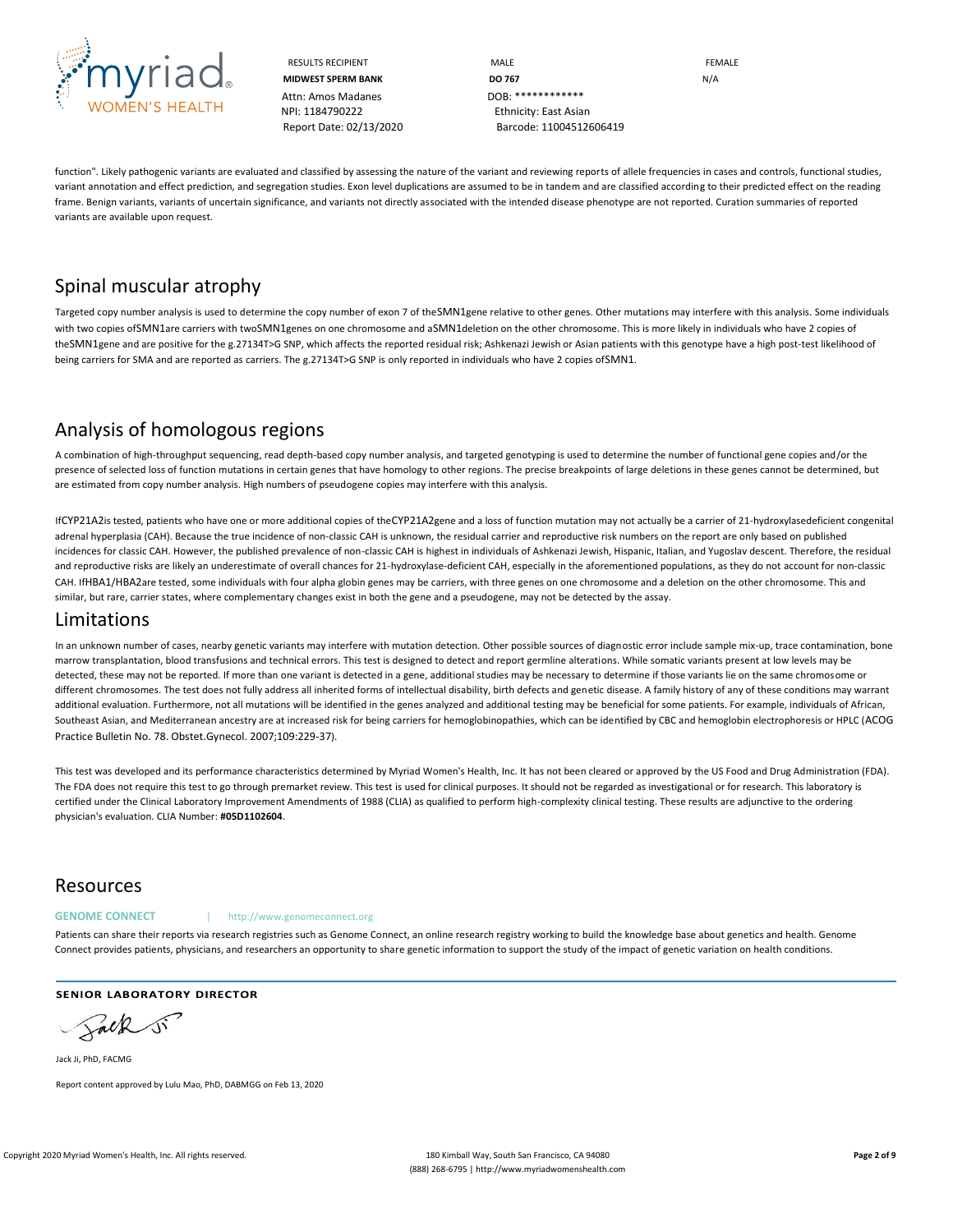

Attn: Amos Madanes **DOB:** \*\*\*\*\*\*\*\*\*\*\*\*\* NPI: 1184790222 Ethnicity: East Asian Report Date: 02/13/2020 Barcode: 11004512606419

# Conditions Tested

**11-beta-hydroxylase-deficient Congenital Adrenal Hyperplasia** - **Gene:** CYP11B1. Autosomal Recessive. Sequencing with copy number analysis. **Exons:**

NM\_000497:1-9. **Detection Rate:** East Asian 94%.

**6-pyruvoyl-tetrahydropterin Synthase Deficiency** - **Gene:** PTS. Autosomal Recessive. Sequencing with copy number analysis. **Exons:** NM\_000317:1-6. **Detection Rate:** East Asian >99%.

**ABCC8-related Familial Hyperinsulinism** - **Gene:** ABCC8. Autosomal Recessive. Sequencing with copy number analysis. **Exons:** NM\_000352:1-39. **Detection Rate:** East Asian >99%.

**Adenosine Deaminase Deficiency** - **Gene:** ADA. Autosomal Recessive. Sequencing with copy number analysis. **Exons:** NM\_000022:1-12. **Detection Rate:** East Asian >99%.

**Alpha Thalassemia** - **Genes:** HBA1, HBA2. Autosomal Recessive. Analysis of homologous regions. **Variants (13):** -(alpha)20.5, --BRIT, --MEDI, --MEDII, --SEA, -THAI or --FIL, -alpha3.7, alpha4.2, HBA1+HBA2 deletion, Hb Constant Spring, anti3.7, anti4.2, del HS-40. **Detection Rate:** East Asian 90%.

**Alpha-mannosidosis** - **Gene:** MAN2B1. Autosomal Recessive. Sequencing with copy number analysis. **Exons:** NM\_000528:1-23. **Detection Rate:** East Asian >99%. **Alphasarcoglycanopathy** - **Gene:** SGCA. Autosomal Recessive. Sequencing with copy number

analysis. **Exons:** NM\_000023:1-9. **Detection Rate:** East Asian >99%. **Alstrom Syndrome** - **Gene:** ALMS1. Autosomal Recessive. Sequencing with copy number analysis. **Exons:**  NM\_015120:1-23. **Detection Rate:** East Asian >99%.

**AMT-related Glycine Encephalopathy** - **Gene:** AMT. Autosomal Recessive. Sequencing with copy number analysis. **Exons:** NM\_000481:1-9. **Detection Rate:** East Asian >99%.

**Andermann Syndrome** - **Gene:** SLC12A6. Autosomal Recessive. Sequencing with copy number analysis. **Exons:** NM\_133647:1-25. **Detection Rate:** East Asian >99%. **Argininemia** - **Gene:** ARG1. Autosomal Recessive. Sequencing with copy number analysis. **Exons:**  NM\_000045:1-8. **Detection Rate:** East Asian 97%. **Argininosuccinic Aciduria** - **Gene:** ASL. Autosomal Recessive. Sequencing with copy number analysis. **Exons:** NM\_001024943:1-16. **Detection Rate:** East Asian >99%. **Aspartylglucosaminuria** - **Gene:** AGA. Autosomal Recessive. Sequencing with copy number analysis. **Exons:** NM\_000027:1-9. **Detection Rate:**  East Asian >99%. **Ataxia with Vitamin E Deficiency** - **Gene:** TTPA. Autosomal Recessive. Sequencing with copy number analysis. **Exons:** NM\_000370:1-5. **Detection Rate:** East Asian >99%.

**Ataxia-telangiectasia** - **Gene:** ATM. Autosomal Recessive. Sequencing with copy number analysis. **Exons:** NM\_000051:2-63. **Detection Rate:** East Asian >99%. **ATP7A-related Disorders** - **Gene:** ATP7A. X-linked Recessive. Sequencing with copy number analysis. **Exons:**  NM\_000052:2-23. **Detection Rate:** East Asian 92%.

**Autoimmune Polyglandular Syndrome Type 1** - **Gene:** AIRE. Autosomal Recessive. Sequencing with copy number analysis. **Exons:** NM\_000383:1-14. **Detection Rate:** East Asian >99%.

**Autosomal Recessive Osteopetrosis Type 1** - **Gene:** TCIRG1. Autosomal Recessive. Sequencing with copy number analysis. **Exons:** NM\_006019:2-20. **Detection Rate:** East Asian >99%.

**Autosomal Recessive Polycystic Kidney Disease, PKHD1-related** - **Gene:** PKHD1. Autosomal Recessive. Sequencing with copy number analysis. **Exons:** NM\_138694:2-67. **Detection Rate:** East Asian >99%.

**Autosomal Recessive Spastic Ataxia of Charlevoix-Saguenay** - **Gene:** SACS. Autosomal Recessive. Sequencing with copy number analysis. **Exons:** NM\_014363:2-10. **Detection Rate:** East Asian 99%.

**Bardet-Biedl Syndrome, BBS1-related** - **Gene:** BBS1. Autosomal Recessive. Sequencing with copy number analysis. **Exons:** NM\_024649:1-17. **Detection Rate:** East Asian >99%.

**Bardet-Biedl Syndrome, BBS10-related** - **Gene:** BBS10. Autosomal Recessive. Sequencing with copy number analysis. **Exons:** NM\_024685:1-2. **Detection Rate:** East Asian >99%.

**Bardet-Biedl Syndrome, BBS12-related** - **Gene:** BBS12. Autosomal Recessive. Sequencing with copy number analysis. **Exon:** NM\_152618:2. **Detection Rate:** East Asian >99%.

**Bardet-Biedl Syndrome, BBS2-related** - **Gene:** BBS2. Autosomal Recessive.

RESULTS RECIPIENT **MALE MALE EXAMPLE MIDWEST SPERM BANK DO 767 DO** 767

> Sequencing with copy number analysis. **Exons:** NM\_031885:1-17. **Detection Rate:** East Asian >99%.

**BCS1L-related Disorders** - **Gene:** BCS1L. Autosomal Recessive. Sequencing with copy

number analysis. **Exons:** NM\_004328:3-9. **Detection Rate:** East Asian >99%. **Betasarcoglycanopathy** - **Gene:** SGCB. Autosomal Recessive. Sequencing with copy number analysis. **Exons:** NM\_000232:1-6. **Detection Rate:** East Asian >99%. **Biotinidase Deficiency**  - **Gene:** BTD. Autosomal Recessive. Sequencing with copy number analysis. **Exons:**  NM\_000060:1-4. **Detection Rate:** East Asian >99%. **Bloom Syndrome** - **Gene:** BLM. Autosomal Recessive. Sequencing with copy number analysis. **Exons:** NM\_000057:2-22. **Detection Rate:** East Asian >99%. **Calpainopathy** - **Gene:** CAPN3. Autosomal Recessive. Sequencing with copy number analysis. **Exons:** NM\_000070:1-24. **Detection Rate:** East Asian >99%. **Canavan Disease** - **Gene:** ASPA. Autosomal Recessive. Sequencing with copy number analysis. **Exons:** NM\_000049:1-6. **Detection Rate:** East Asian 98%. **Carbamoylphosphate Synthetase I Deficiency** - **Gene:** CPS1. Autosomal Recessive. Sequencing with copy number analysis. **Exons:** NM\_001875:1-38. **Detection Rate:** East Asian >99%.

**Carnitine Palmitoyltransferase IA Deficiency** - **Gene:** CPT1A. Autosomal Recessive. Sequencing with copy number analysis. **Exons:** NM\_001876:2-19. **Detection Rate:** East Asian >99%.

**Carnitine Palmitoyltransferase II Deficiency** - **Gene:** CPT2. Autosomal Recessive. Sequencing with copy number analysis. **Exons:** NM\_000098:1-5. **Detection Rate:** East Asian >99%.

**Cartilage-hair Hypoplasia** - **Gene:** RMRP. Autosomal Recessive. Sequencing with copy number analysis. **Exon:** NR\_003051:1. **Detection Rate:** East Asian >99%. **Cerebrotendinous Xanthomatosis** - **Gene:** CYP27A1. Autosomal Recessive.

Sequencing with copy number analysis. **Exons:** NM\_000784:1-9. **Detection Rate:** East Asian >99%.

**Citrullinemia Type 1** - **Gene:** ASS1. Autosomal Recessive. Sequencing with copy number analysis. **Exons:** NM\_000050:3-16. **Detection Rate:** East Asian 86%. **CLN3-related Neuronal Ceroid Lipofuscinosis** - **Gene:** CLN3. Autosomal Recessive. Sequencing with copy number analysis. **Exons:** NM\_001042432:2-16. **Detection Rate:** East Asian >99%.

**CLN5-related Neuronal Ceroid Lipofuscinosis** - **Gene:** CLN5. Autosomal Recessive. Sequencing with copy number analysis. **Exons:** NM\_006493:1-4. **Detection Rate:** East Asian >99%.

**CLN6-related Neuronal Ceroid Lipofuscinosis** - **Gene:** CLN6. Autosomal Recessive. Sequencing with copy number analysis. **Exons:** NM\_017882:1-7. **Detection Rate:** East Asian >99%.

**CLN8-related Neuronal Ceroid Lipofuscinosis** - **Gene:** CLN8. Autosomal Recessive. Sequencing with copy number analysis. **Exons:** NM\_018941:2-3. **Detection Rate:** East Asian >99%.

**Cohen Syndrome** - **Gene:** VPS13B. Autosomal Recessive. Sequencing with copy number analysis. **Exons:** NM\_017890:2-62. **Detection Rate:** East Asian 97%.

**COL4A3-related Alport Syndrome** - **Gene:** COL4A3. Autosomal Recessive. Sequencing with copy number analysis. **Exons:** NM\_000091:1-52. **Detection Rate:** East Asian 97%.

**COL4A4-related Alport Syndrome** - **Gene:** COL4A4. Autosomal Recessive. Sequencing with copy number analysis. **Exons:** NM\_000092:2-48. **Detection Rate:** East Asian 98%.

**Combined Pituitary Hormone Deficiency, PROP1-related** - **Gene:** PROP1. Autosomal Recessive. Sequencing with copy number analysis. **Exons:** NM\_006261:1-3. **Detection Rate:** East Asian >99%.

**Congenital Adrenal Hyperplasia, CYP21A2-related** - **Gene:** CYP21A2. Autosomal Recessive. Analysis of homologous regions. **Variants (13):** CYP21A2 deletion, CYP21A2 duplication, CYP21A2 triplication, G111Vfs\*21, I173N, L308Ffs\*6, P31L, Q319\*, Q319\*+CYP21A2dup, R357W, V281L, [(I237N;V238E;M240K)], c.293-13C>G. **Detection Rate:**  East Asian 88%.

**Congenital Disorder of Glycosylation Type Ia** - **Gene:** PMM2. Autosomal Recessive. Sequencing with copy number analysis. **Exons:** NM\_000303:1-8. **Detection Rate:** East Asian >99%.

**Congenital Disorder of Glycosylation Type Ic** - **Gene:** ALG6. Autosomal Recessive. Sequencing with copy number analysis. **Exons:** NM\_013339:2-15. **Detection Rate:** East Asian >99%.

Copyright 2020 Myriad Women's Health, Inc. All rights reserved. **180** Kimball Way, South San Francisco, CA 94080 **Page 3 of 9 Page 3 of 9** (888) 268-6795 | http://www.myriadwomenshealth.com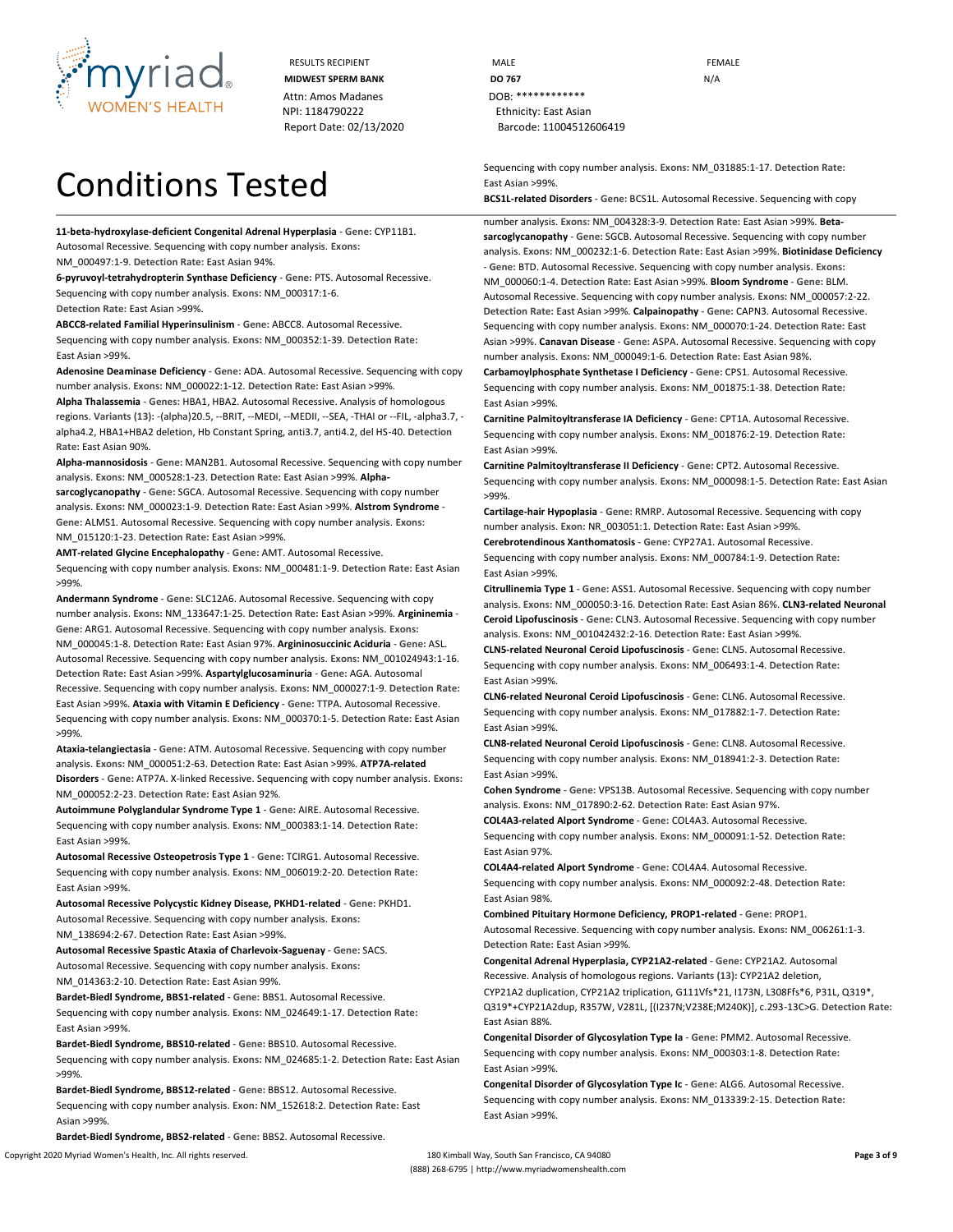

RESULTS RECIPIENT **MALE MALE EXAMPLE** Attn: Amos Madanes **DOB:** \*\*\*\*\*\*\*\*\*\*\*\*\* NPI: 1184790222 Ethnicity: East Asian Report Date: 02/13/2020 Barcode: 11004512606419

**Congenital Disorder of Glycosylation, MPI-related** - **Gene:** MPI. Autosomal Recessive. Sequencing with copy number analysis. **Exons:** NM\_002435:1-8. **Detection Rate:** East Asian >99%.

**Costeff Optic Atrophy Syndrome** - **Gene:** OPA3. Autosomal Recessive. Sequencing with copy number analysis. **Exons:** NM\_025136:1-2. **Detection Rate:** East Asian >99%.

**Cystic Fibrosis** - **Gene:** CFTR. Autosomal Recessive. Sequencing with copy number analysis. **Exons:** NM\_000492:1-27. IVS8-5T allele analysis is only reported in the presence of the R117H mutation. **Detection Rate:** East Asian >99%. **Cystinosis** - **Gene:** CTNS. Autosomal Recessive. Sequencing with copy number analysis. **Exons:** NM\_004937:3-12. **Detection Rate:** East Asian >99%.

**D-bifunctional Protein Deficiency** - **Gene:** HSD17B4. Autosomal Recessive.

Sequencing with copy number analysis. **Exons:** NM\_000414:1-24. **Detection Rate:** East Asian 98%.

**Delta-sarcoglycanopathy** - **Gene:** SGCD. Autosomal Recessive. Sequencing with copy number analysis. **Exons:** NM\_000337:2-9. **Detection Rate:** East Asian 99%.

**Dihydrolipoamide Dehydrogenase Deficiency** - **Gene:** DLD. Autosomal Recessive. Sequencing with copy number analysis. **Exons:** NM\_000108:1-14. **Detection Rate:** East Asian >99%.

**Dysferlinopathy** - **Gene:** DYSF. Autosomal Recessive. Sequencing with copy number analysis. **Exons:** NM\_003494:1-55. **Detection Rate:** East Asian 98%.

**Dystrophinopathy (Including Duchenne/Becker Muscular Dystrophy)** - **Gene:**

DMD. X-linked Recessive. Sequencing with copy number analysis. **Exons:** NM\_004006:1-79. **Detection Rate:** East Asian >99%.

**ERCC6-related Disorders** - **Gene:** ERCC6. Autosomal Recessive. Sequencing with copy

number analysis. **Exons:** NM\_000124:2-21. **Detection Rate:** East Asian 99%. **ERCC8-related Disorders** - **Gene:** ERCC8. Autosomal Recessive. Sequencing with copy number analysis. **Exons:** NM\_000082:1-12. **Detection Rate:** East Asian 95%.

**EVC-related Ellis-van Creveld Syndrome** - **Gene:** EVC. Autosomal Recessive.

Sequencing with copy number analysis. **Exons:** NM\_153717:1-21. **Detection Rate:** East Asian 96%.

**EVC2-related Ellis-van Creveld Syndrome** - **Gene:** EVC2. Autosomal Recessive. Sequencing with copy number analysis. **Exons:** NM\_147127:1-22. **Detection Rate:** East Asian >99%.

**Fabry Disease** - **Gene:** GLA. X-linked Recessive. Sequencing with copy number analysis. **Exons:** NM\_000169:1-7. **Detection Rate:** East Asian 98%. **Familial Dysautonomia** - **Gene:**  IKBKAP. Autosomal Recessive. Sequencing with copy number analysis. **Exons:**  NM\_003640:2-37. **Detection Rate:** East Asian >99%. **Familial Mediterranean Fever** - **Gene:**  MEFV. Autosomal Recessive. Sequencing with copy number analysis. **Exons:** NM\_000243:1- 10. **Detection Rate:** East Asian >99%.

**Fanconi Anemia Complementation Group A** - **Gene:** FANCA. Autosomal Recessive. Sequencing with copy number analysis. **Exons:** NM\_000135:1-43. **Detection Rate:** East Asian 92%.

**Fanconi Anemia, FANCC-related** - **Gene:** FANCC. Autosomal Recessive. Sequencing with copy number analysis. **Exons:** NM\_000136:2-15. **Detection Rate:** East Asian >99%.

**FKRP-related Disorders** - **Gene:** FKRP. Autosomal Recessive. Sequencing with copy number analysis. **Exon:** NM\_024301:4. **Detection Rate:** East Asian >99%. **FKTN-related Disorders** - **Gene:** FKTN. Autosomal Recessive. Sequencing with copy number analysis. **Exons:**  NM\_001079802:3-11. **Detection Rate:** East Asian 10%.

**Galactokinase Deficiency** - **Gene:** GALK1. Autosomal Recessive. Sequencing with copy number analysis. **Exons:** NM\_000154:1-8. **Detection Rate:** East Asian >99%. **Galactosemia** - **Gene:** GALT. Autosomal Recessive. Sequencing with copy number analysis. **Exons:**  NM\_000155:1-11. **Detection Rate:** East Asian >99%. **Gamma-sarcoglycanopathy** - **Gene:**  SGCG. Autosomal Recessive. Sequencing with copy number analysis. **Exons:** NM\_000231:2-8. **Detection Rate:** East Asian 88%. **Gaucher Disease** - **Gene:** GBA. Autosomal Recessive. Analysis of homologous regions. **Variants (10):** D409V, D448H, IVS2+1G>A, L444P, N370S, R463C, R463H, R496H, V394L, p.L29Afs\*18. **Detection Rate:** East Asian 60%. **GJB2-related DFNB1 Nonsyndromic Hearing Loss and Deafness** - **Gene:** GJB2.

Autosomal Recessive. Sequencing with copy number analysis. **Exons:**

NM\_004004:1-2. **Detection Rate:** East Asian >99%.

**GLB1-related Disorders** - **Gene:** GLB1. Autosomal Recessive. Sequencing with copy number analysis. **Exons:** NM\_000404:1-16. **Detection Rate:** East Asian >99%.

**GLDC-related Glycine Encephalopathy** - **Gene:** GLDC. Autosomal Recessive.

Sequencing with copy number analysis. **Exons:** NM\_000170:1-25. **Detection Rate:**

**MIDWEST SPERM BANK DO 767** N/A

East Asian 94%.

**Glutaric Acidemia, GCDH-related** - **Gene:** GCDH. Autosomal Recessive. Sequencing with copy number analysis. **Exons:** NM\_000159:2-12. **Detection Rate:** East Asian >99%.

**Glycogen Storage Disease Type Ia** - **Gene:** G6PC. Autosomal Recessive. Sequencing with copy number analysis. **Exons:** NM\_000151:1-5. **Detection Rate:** East Asian >99%.

**Glycogen Storage Disease Type Ib** - **Gene:** SLC37A4. Autosomal Recessive. Sequencing with copy number analysis. **Exons:** NM\_001164277:3-11. **Detection Rate:** East Asian >99%.

**Glycogen Storage Disease Type III** - **Gene:** AGL. Autosomal Recessive. Sequencing with copy number analysis. **Exons:** NM\_000642:2-34. **Detection Rate:** East Asian >99%.

**GNE Myopathy** - **Gene:** GNE. Autosomal Recessive. Sequencing with copy number analysis. **Exons:** NM\_001128227:1-12. **Detection Rate:** East Asian >99%. **GNPTAB-related Disorders** - **Gene:** GNPTAB. Autosomal Recessive. Sequencing with copy number analysis. **Exons:**  NM\_024312:1-21. **Detection Rate:** East Asian 98%.

**HADHA-related Disorders** - **Gene:** HADHA. Autosomal Recessive. Sequencing with copy number analysis. **Exons:** NM\_000182:1-20. **Detection Rate:** East Asian >99%. **Hb Beta Chainrelated Hemoglobinopathy (Including Beta Thalassemia and Sickle Cell Disease)** - **Gene:**  HBB. Autosomal Recessive. Sequencing with copy number analysis. **Exons:** NM\_000518:1-3. **Detection Rate:** East Asian >99%. **Hereditary Fructose Intolerance** - **Gene:** ALDOB. Autosomal Recessive. Sequencing with copy number analysis. **Exons:** NM\_000035:2-9. **Detection Rate:** East Asian >99%.

**Herlitz Junctional Epidermolysis Bullosa, LAMB3-related** - **Gene:** LAMB3.

Autosomal Recessive. Sequencing with copy number analysis. **Exons:** NM\_000228:2-23. **Detection Rate:** East Asian >99%.

**Hexosaminidase A Deficiency (Including Tay-Sachs Disease)** - **Gene:** HEXA. Autosomal Recessive. Sequencing with copy number analysis. **Exons:** NM\_000520:1-14. **Detection Rate:** East Asian >99%.

**HMG-CoA Lyase Deficiency** - **Gene:** HMGCL. Autosomal Recessive. Sequencing with copy number analysis. **Exons:** NM\_000191:1-9. **Detection Rate:** East Asian 98%.

**Holocarboxylase Synthetase Deficiency** - **Gene:** HLCS. Autosomal Recessive. Sequencing with copy number analysis. **Exons:** NM\_000411:4-12. **Detection Rate:** East Asian >99%.

**Homocystinuria, CBS-related** - **Gene:** CBS. Autosomal Recessive. Sequencing with copy number analysis. **Exons:** NM\_000071:3-17. **Detection Rate:** East Asian >99%. **Hydrolethalus Syndrome** - **Gene:** HYLS1. Autosomal Recessive. Sequencing with copy number analysis. **Exon:** NM\_145014:4. **Detection Rate:** East Asian >99%. **Hypophosphatasia** - **Gene:** ALPL. Autosomal Recessive. Sequencing with copy number analysis. **Exons:** NM\_000478:2-12. **Detection Rate:** East Asian >99%. **Isovaleric Acidemia** - **Gene:** IVD. Autosomal Recessive. Sequencing with copy number analysis. **Exons:** NM\_002225:1-12. **Detection Rate:** East Asian >99%.

**Joubert Syndrome 2** - **Gene:** TMEM216. Autosomal Recessive. Sequencing with copy number analysis. **Exons:** NM\_001173990:1-5. **Detection Rate:** East Asian >99%. **Junctional Epidermolysis Bullosa, LAMA3-related** - **Gene:** LAMA3. Autosomal Recessive. Sequencing with copy number analysis. **Exons:** NM\_000227:1-38.

**Detection Rate:** East Asian >99%.

**Junctional Epidermolysis Bullosa, LAMC2-related** - **Gene:** LAMC2. Autosomal Recessive. Sequencing with copy number analysis. **Exons:** NM\_005562:1-23. **Detection Rate:** East Asian >99%.

**KCNJ11-related Familial Hyperinsulinism** - **Gene:** KCNJ11. Autosomal Recessive. Sequencing with copy number analysis. **Exon:** NM\_000525:1. **Detection Rate:** East Asian >99%.

**Krabbe Disease** - **Gene:** GALC. Autosomal Recessive. Sequencing with copy number analysis. **Exons:** NM\_000153:1-17. **Detection Rate:** East Asian >99%.

**LAMA2-related Muscular Dystrophy** - **Gene:** LAMA2. Autosomal Recessive.

Sequencing with copy number analysis. **Exons:** NM\_000426:1-65. **Detection Rate:** East Asian >99%.

**Leigh Syndrome, French-Canadian Type** - **Gene:** LRPPRC. Autosomal Recessive. Sequencing with copy number analysis. **Exons:** NM\_133259:1-38. **Detection Rate:** East Asian >99%.

**Lipoid Congenital Adrenal Hyperplasia** - **Gene:** STAR. Autosomal Recessive. Sequencing with copy number analysis. **Exons:** NM\_000349:1-7. **Detection Rate:** East Asian >99%.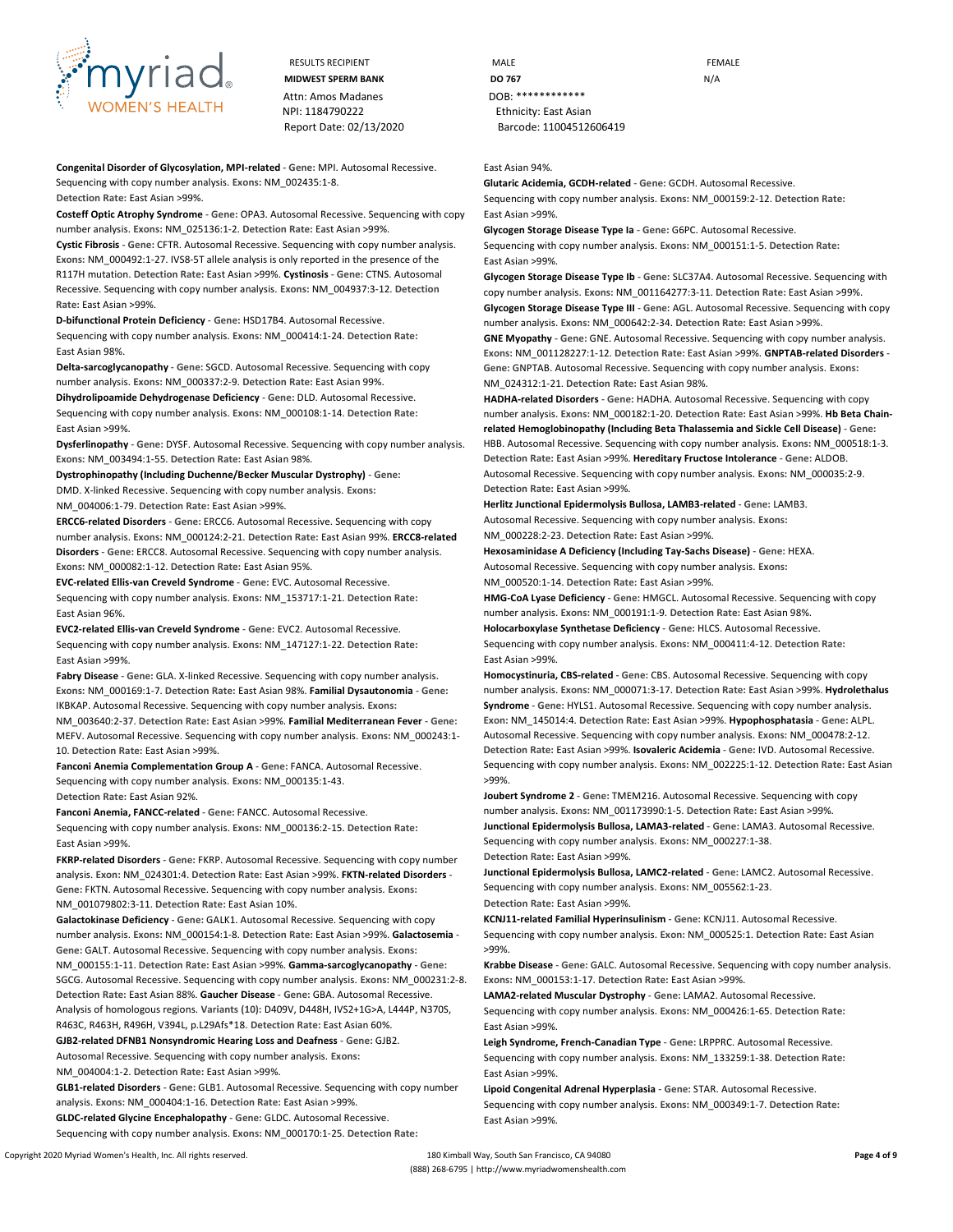

Attn: Amos Madanes **DOB:** \*\*\*\*\*\*\*\*\*\*\*\*\* NPI: 1184790222 Ethnicity: East Asian

**Lysosomal Acid Lipase Deficiency** - **Gene:** LIPA. Autosomal Recessive. Sequencing with copy number analysis. **Exons:** NM\_000235:2-10. **Detection Rate:** East Asian >99%. **Maple Syrup Urine Disease Type Ia** - **Gene:** BCKDHA. Autosomal Recessive.

Sequencing with copy number analysis. **Exons:** NM\_000709:1-9. **Detection Rate:** East Asian >99%.

**Maple Syrup Urine Disease Type Ib** - **Gene:** BCKDHB. Autosomal Recessive. Sequencing with copy number analysis. **Exons:** NM\_183050:1-10. **Detection Rate:** East Asian >99%.

**Maple Syrup Urine Disease Type II** - **Gene:** DBT. Autosomal Recessive. Sequencing with copy number analysis. **Exons:** NM\_001918:1-11. **Detection Rate:** East Asian 96%.

**Medium Chain Acyl-CoA Dehydrogenase Deficiency** - **Gene:** ACADM. Autosomal Recessive. Sequencing with copy number analysis. **Exons:** NM\_000016:1-12. **Detection Rate:** East Asian >99%.

**Megalencephalic Leukoencephalopathy with Subcortical Cysts** - **Gene:** MLC1. Autosomal Recessive. Sequencing with copy number analysis. **Exons:** NM\_015166:2-12. **Detection Rate:** East Asian >99%.

**Metachromatic Leukodystrophy** - **Gene:** ARSA. Autosomal Recessive. Sequencing with copy number analysis. **Exons:** NM\_000487:1-8. **Detection Rate:** East Asian >99%.

**Methylmalonic Acidemia, cblA Type** - **Gene:** MMAA. Autosomal Recessive. Sequencing with copy number analysis. **Exons:** NM\_172250:2-7. **Detection Rate:** East Asian >99%.

**Methylmalonic Acidemia, cblB Type** - **Gene:** MMAB. Autosomal Recessive. Sequencing with copy number analysis. **Exons:** NM\_052845:1-9. **Detection Rate:** East Asian >99%.

**Methylmalonic Aciduria and Homocystinuria, cblC Type** - **Gene:** MMACHC. Autosomal Recessive. Sequencing with copy number analysis. **Exons:**

NM\_015506:1-4. **Detection Rate:** East Asian >99%.

**MKS1-related Disorders** - **Gene:** MKS1. Autosomal Recessive. Sequencing with copy number analysis. **Exons:** NM\_017777:1-18. **Detection Rate:** East Asian >99%. **Mucolipidosis III Gamma** - **Gene:** GNPTG. Autosomal Recessive. Sequencing with copy number analysis. **Exons:** NM\_032520:1-11. **Detection Rate:** East Asian >99%. **Mucolipidosis IV** - **Gene:**  MCOLN1. Autosomal Recessive. Sequencing with copy number analysis. **Exons:**  NM\_020533:1-14. **Detection Rate:** East Asian >99%. **Mucopolysaccharidosis Type I** - **Gene:**  IDUA. Autosomal Recessive. Sequencing with copy number analysis. **Exons:** NM\_000203:1- 14. **Detection Rate:** East Asian >99%.

**Mucopolysaccharidosis Type II** - **Gene:** IDS. X-linked Recessive. Sequencing with copy number analysis. **Exons:** NM\_000202:1-9. **Detection Rate:** East Asian 88%. **Mucopolysaccharidosis Type IIIA** - **Gene:** SGSH. Autosomal Recessive. Sequencing with copy number analysis. **Exons:** NM\_000199:1-8. **Detection Rate:** East Asian >99%.

**Mucopolysaccharidosis Type IIIB** - **Gene:** NAGLU. Autosomal Recessive.

Sequencing with copy number analysis. **Exons:** NM\_000263:1-6. **Detection Rate:** East Asian >99%.

**Mucopolysaccharidosis Type IIIC** - **Gene:** HGSNAT. Autosomal Recessive. Sequencing with copy number analysis. **Exons:** NM\_152419:1-18. **Detection Rate:** East Asian >99%.

**MUT-related Methylmalonic Acidemia** - **Gene:** MUT. Autosomal Recessive. Sequencing with copy number analysis. **Exons:** NM\_000255:2-13. **Detection Rate:** East Asian >99%.

**MYO7A-related Disorders** - **Gene:** MYO7A. Autosomal Recessive. Sequencing with copy number analysis. **Exons:** NM\_000260:2-49. **Detection Rate:** East Asian >99%. **NEB-related Nemaline Myopathy** - **Gene:** NEB. Autosomal Recessive. Sequencing with copy number analysis. **Exons:** NM\_001271208:3-80,117-183. **Detection Rate:** East Asian 92%.

**Nephrotic Syndrome, NPHS1-related** - **Gene:** NPHS1. Autosomal Recessive. Sequencing with copy number analysis. **Exons:** NM\_004646:1-29. **Detection Rate:** East Asian >99%.

**Nephrotic Syndrome, NPHS2-related** - **Gene:** NPHS2. Autosomal Recessive. Sequencing with copy number analysis. **Exons:** NM\_014625:1-8. **Detection Rate:** East Asian >99%.

**Niemann-Pick Disease Type C1** - **Gene:** NPC1. Autosomal Recessive. Sequencing with copy number analysis. **Exons:** NM\_000271:1-25. **Detection Rate:** East Asian >99%. **Niemann-Pick Disease Type C2** - **Gene:** NPC2. Autosomal Recessive. Sequencing with copy number analysis. **Exons:** NM\_006432:1-5. **Detection Rate:** East Asian >99%.

Copyright 2020 Myriad Women's Health, Inc. All rights reserved. 180 Kimball Way, South San Francisco, CA 94080 **Page 5 of 9 Niemann-Pick Disease, SMPD1-related** - **Gene:** SMPD1. Autosomal Recessive.

RESULTS RECIPIENT **MALE MALE EXAMPLE MIDWEST SPERM BANK DO 767 DO** 767 Report Date: 02/13/2020 Barcode: 11004512606419

> Sequencing with copy number analysis. **Exons:** NM\_000543:1-6. **Detection Rate:** East Asian >99%.

**Nijmegen Breakage Syndrome** - **Gene:** NBN. Autosomal Recessive. Sequencing with copy number analysis. **Exons:** NM\_002485:1-16. **Detection Rate:** East Asian >99%. **Ornithine Transcarbamylase Deficiency** - **Gene:** OTC. X-linked Recessive.

Sequencing with copy number analysis. **Exons:** NM\_000531:1-10. **Detection Rate:** East Asian 97%.

**PCCA-related Propionic Acidemia** - **Gene:** PCCA. Autosomal Recessive. Sequencing with copy number analysis. **Exons:** NM\_000282:1-24. **Detection Rate:** East Asian 95%.

**PCCB-related Propionic Acidemia** - **Gene:** PCCB. Autosomal Recessive. Sequencing with copy number analysis. **Exons:** NM\_000532:1-15. **Detection Rate:** East Asian >99%. **PCDH15-related Disorders** - **Gene:** PCDH15. Autosomal Recessive. Sequencing with copy number analysis. **Exons:** NM\_033056:2-33. **Detection Rate:** East Asian 93%. **Pendred Syndrome** - **Gene:** SLC26A4. Autosomal Recessive. Sequencing with copy number

analysis. **Exons:** NM\_000441:2-21. **Detection Rate:** East Asian >99%. **Peroxisome Biogenesis Disorder Type 1** - **Gene:** PEX1. Autosomal Recessive.

Sequencing with copy number analysis. **Exons:** NM\_000466:1-24. **Detection Rate:** East Asian >99%.

**Peroxisome Biogenesis Disorder Type 3** - **Gene:** PEX12. Autosomal Recessive. Sequencing with copy number analysis. **Exons:** NM\_000286:1-3. **Detection Rate:** East Asian >99%.

**Peroxisome Biogenesis Disorder Type 4** - **Gene:** PEX6. Autosomal Recessive. Sequencing with copy number analysis. **Exons:** NM\_000287:1-17. **Detection Rate:** East Asian 97%.

**Peroxisome Biogenesis Disorder Type 5** - **Gene:** PEX2. Autosomal Recessive. Sequencing with copy number analysis. **Exon:** NM\_000318:4. **Detection Rate:** East Asian >99%.

**Peroxisome Biogenesis Disorder Type 6** - **Gene:** PEX10. Autosomal Recessive. Sequencing with copy number analysis. **Exons:** NM\_153818:1-6. **Detection Rate:** East Asian >99%.

**Phenylalanine Hydroxylase Deficiency** - **Gene:** PAH. Autosomal Recessive. Sequencing with copy number analysis. **Exons:** NM\_000277:1-13. **Detection Rate:** East Asian >99%.

**POMGNT-related Disorders** - **Gene:** POMGNT1. Autosomal Recessive. Sequencing with copy number analysis. **Exons:** NM\_017739:2-22. **Detection Rate:** East Asian 96%.

**Pompe Disease** - **Gene:** GAA. Autosomal Recessive. Sequencing with copy number analysis. **Exons:** NM\_000152:2-20. **Detection Rate:** East Asian >99%.

**PPT1-related Neuronal Ceroid Lipofuscinosis** - **Gene:** PPT1. Autosomal Recessive. Sequencing with copy number analysis. **Exons:** NM\_000310:1-9. **Detection Rate:** East Asian >99%.

**Primary Carnitine Deficiency** - **Gene:** SLC22A5. Autosomal Recessive. Sequencing with copy number analysis. **Exons:** NM\_003060:1-10. **Detection Rate:** East Asian >99%.

**Primary Hyperoxaluria Type 1** - **Gene:** AGXT. Autosomal Recessive. Sequencing with copy number analysis. **Exons:** NM\_000030:1-11. **Detection Rate:** East Asian >99%.

**Primary Hyperoxaluria Type 2** - **Gene:** GRHPR. Autosomal Recessive. Sequencing with copy number analysis. **Exons:** NM\_012203:1-9. **Detection Rate:** East Asian >99%.

**Primary Hyperoxaluria Type 3** - **Gene:** HOGA1. Autosomal Recessive. Sequencing with copy number analysis. **Exons:** NM\_138413:1-7. **Detection Rate:** East Asian >99%.

**Pycnodysostosis** - **Gene:** CTSK. Autosomal Recessive. Sequencing with copy number analysis. **Exons:** NM\_000396:2-8. **Detection Rate:** East Asian >99%. **Pyruvate Carboxylase Deficiency**  - **Gene:** PC. Autosomal Recessive. Sequencing with copy number analysis. **Exons:**  NM\_000920:3-22. **Detection Rate:** East Asian >99%.

**Rhizomelic Chondrodysplasia Punctata Type 1** - **Gene:** PEX7. Autosomal Recessive. Sequencing with copy number analysis. **Exons:** NM\_000288:1-10. **Detection Rate:** East Asian >99%.

**RTEL1-related Disorders** - **Gene:** RTEL1. Autosomal Recessive. Sequencing with copy number analysis. **Exons:** NM\_032957:2-35. **Detection Rate:** East Asian >99%. **Salla Disease** - **Gene:**  SLC17A5. Autosomal Recessive. Sequencing with copy number analysis. **Exons:**  NM\_012434:1-11. **Detection Rate:** East Asian 98%. **Sandhoff Disease** - **Gene:** HEXB. Autosomal Recessive. Sequencing with copy number analysis. **Exons:** NM\_000521:1-14. **Detection Rate:** East Asian 99%. **Short-chain Acyl-CoA Dehydrogenase Deficiency** - **Gene:**  ACADS. Autosomal Recessive. Sequencing with copy number analysis. **Exons:** NM\_000017:1- 10.

(888) 268-6795 | http://www.myriadwomenshealth.com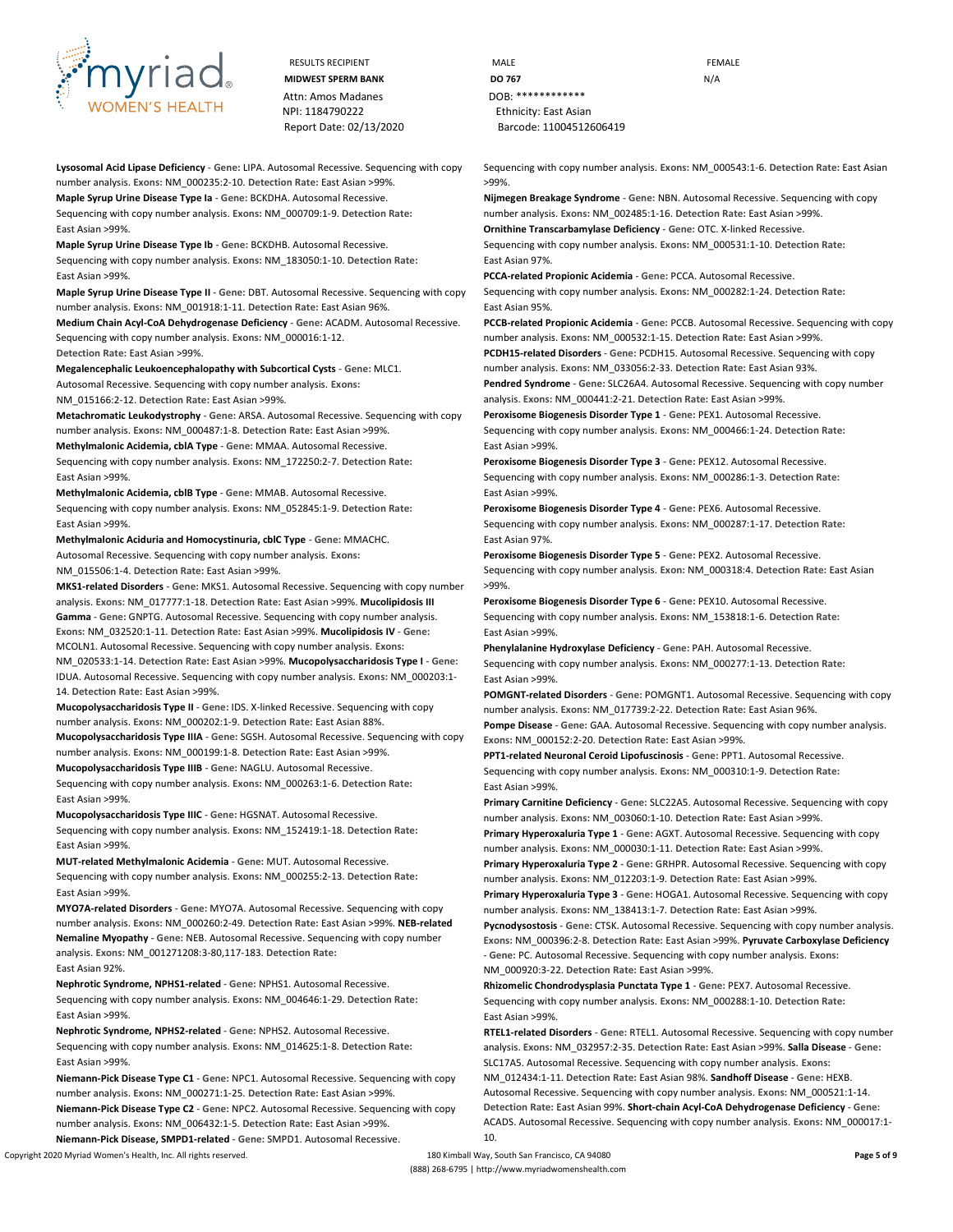

| <b>RESULTS RECIPIENT</b>  | MALE                    | <b>FEMALE</b> |
|---------------------------|-------------------------|---------------|
| <b>MIDWEST SPERM BANK</b> | DO 767                  | N/A           |
| Attn: Amos Madanes        | $DOR:$ *************    |               |
| NPI: 1184790222           | Ethnicity: East Asian   |               |
| Report Date: 02/13/2020   | Barcode: 11004512606419 |               |

#### **Detection Rate:** East Asian >99%.

**Sjogren-Larsson Syndrome** - **Gene:** ALDH3A2. Autosomal Recessive. Sequencing with copy number analysis. **Exons:** NM\_000382:1-10. **Detection Rate:** East Asian 96%. **SLC26A2-related Disorders** - **Gene:** SLC26A2. Autosomal Recessive. Sequencing with copy number analysis. **Exons:** NM\_000112:2-3. **Detection Rate:** East Asian >99%. **Smith-Lemli-Opitz Syndrome** - **Gene:** DHCR7. Autosomal Recessive. Sequencing with copy number analysis. **Exons:** NM\_001360:3-9. **Detection Rate:** East Asian >99%. **Spastic Paraplegia Type 15** - **Gene:** ZFYVE26. Autosomal Recessive. Sequencing with copy number analysis. **Exons:** NM\_015346:2-42. **Detection Rate:** East Asian >99%.

**Spinal Muscular Atrophy** - **Gene:** SMN1. Autosomal Recessive. Spinal muscular atrophy. **Variant (1):** SMN1 copy number. **Detection Rate:** East Asian 93%. **Spondylothoracic Dysostosis** - **Gene:** MESP2. Autosomal Recessive. Sequencing with copy number analysis. **Exons:** NM\_001039958:1-2. **Detection Rate:** East Asian >99%.

**TGM1-related Autosomal Recessive Congenital Ichthyosis** - **Gene:** TGM1. Autosomal Recessive. Sequencing with copy number analysis. **Exons:**

NM\_000359:2-15. **Detection Rate:** East Asian >99%.

**TPP1-related Neuronal Ceroid Lipofuscinosis** - **Gene:** TPP1. Autosomal Recessive. Sequencing with copy number analysis. **Exons:** NM\_000391:1-13. **Detection Rate:** East Asian >99%.

**Tyrosine Hydroxylase Deficiency** - **Gene:** TH. Autosomal Recessive. Sequencing with copy number analysis. **Exons:** NM\_199292:1-14. **Detection Rate:** East Asian >99%.

**Tyrosinemia Type I** - **Gene:** FAH. Autosomal Recessive. Sequencing with copy number analysis. **Exons:** NM\_000137:1-14. **Detection Rate:** East Asian >99%. **Tyrosinemia Type II** - **Gene:** TAT. Autosomal Recessive. Sequencing with copy number analysis. **Exons:**  NM\_000353:2-12. **Detection Rate:** East Asian >99%. **USH1C-related Disorders** - **Gene:**  USH1C. Autosomal Recessive. Sequencing with copy number analysis. **Exons:** NM\_005709:1- 21. **Detection Rate:** East Asian >99%. **USH2A-related Disorders** - **Gene:** USH2A. Autosomal

Recessive. Sequencing with copy number analysis. **Exons:** NM\_206933:2-72. **Detection Rate:**  East Asian 94%. **Usher Syndrome Type 3** - **Gene:** CLRN1. Autosomal Recessive. Sequencing with copy number analysis. **Exons:** NM\_174878:1-3. **Detection Rate:** East Asian >99%. **Verylong-chain Acyl-CoA Dehydrogenase Deficiency** - **Gene:** ACADVL. Autosomal Recessive. Sequencing with copy number analysis. **Exons:** NM\_000018:1-20.

**Detection Rate:** East Asian >99%.

**Wilson Disease** - **Gene:** ATP7B. Autosomal Recessive. Sequencing with copy number analysis. **Exons:** NM\_000053:1-21. **Detection Rate:** East Asian >99%. **X-linked Adrenoleukodystrophy** - **Gene:** ABCD1. X-linked Recessive. Sequencing with copy number analysis. **Exons:** NM\_000033:1-6. **Detection Rate:** East Asian 77%.

**X-linked Alport Syndrome** - **Gene:** COL4A5. X-linked Recessive. Sequencing with copy number analysis. **Exons:** NM\_000495:1-51. **Detection Rate:** East Asian 95%.

**X-linked Congenital Adrenal Hypoplasia** - **Gene:** NR0B1. X-linked Recessive. Sequencing with copy number analysis. **Exons:** NM\_000475:1-2. **Detection Rate:** East Asian 99%.

**X-linked Juvenile Retinoschisis** - **Gene:** RS1. X-linked Recessive. Sequencing with copy number analysis. **Exons:** NM\_000330:1-6. **Detection Rate:** East Asian 98%. **X-linked Myotubular Myopathy** - **Gene:** MTM1. X-linked Recessive. Sequencing with copy number analysis. **Exons:** NM\_000252:2-15. **Detection Rate:** East Asian 99%.

**X-linked Severe Combined Immunodeficiency** - **Gene:** IL2RG. X-linked Recessive. Sequencing with copy number analysis. **Exons:** NM\_000206:1-8. **Detection Rate:** East Asian >99%.

**Xeroderma Pigmentosum Group A** - **Gene:** XPA. Autosomal Recessive. Sequencing with copy number analysis. **Exons:** NM\_000380:1-6. **Detection Rate:** East Asian >99%.

**Xeroderma Pigmentosum Group C** - **Gene:** XPC. Autosomal Recessive. Sequencing with copy number analysis. **Exons:** NM\_004628:1-16. **Detection Rate:** East Asian 97%.

# Risk Calculations

Below are the risk calculations for all conditions tested. Since negative results do not completely rule out the possibility of being a carrier, the **residual risk** represents the patient's post-test likelihood of being a carrier and the reproductive risk represents the likelihood the patient's future children could inherit each disease. These risks are inherent to all carrier screening tests, may vary by ethnicity, are predicated on a negative family history and are present even after a negative test result. Inaccurate reporting of ethnicity may cause errors in risk calculation. The reproductive risk presented is based on a hypothetical pairing with a partner of the same ethnic group.

|                                                              | DO 767                      |                          |
|--------------------------------------------------------------|-----------------------------|--------------------------|
| <b>Disease</b>                                               | <b>Residual Risk</b>        | <b>Reproductive Risk</b> |
| 11-beta-hydroxylase-deficient Congenital Adrenal Hyperplasia | 1 in 3,300                  | $< 1$ in 1,000,000       |
| 6-pyruvoyl-tetrahydropterin Synthase Deficiency              | 1 in 35,000                 | $< 1$ in 1,000,000       |
| <b>ABCC8-related Familial Hyperinsulinism</b>                | 1 in 14,000                 | $<$ 1 in 1,000,000       |
| <b>Adenosine Deaminase Deficiency</b>                        | 1 in 39,000                 | $<$ 1 in 1,000,000       |
| Alpha Thalassemia                                            | Alpha globin status: aa/aa. | Not calculated           |
| Alpha-mannosidosis                                           | 1 in 35,000                 | $< 1$ in 1,000,000       |
| Alpha-sarcoglycanopathy                                      | 1 in 45,000                 | $< 1$ in 1,000,000       |
| <b>Alstrom Syndrome</b>                                      | $< 1$ in 50,000             | $<$ 1 in 1,000,000       |
| <b>AMT-related Glycine Encephalopathy</b>                    | 1 in 22,000                 | $<$ 1 in 1,000,000       |
| <b>Andermann Syndrome</b>                                    | $< 1$ in 50,000             | $<$ 1 in 1,000,000       |
| Argininemia                                                  | $< 1$ in 17,000             | $< 1$ in 1,000,000       |
| Argininosuccinic Aciduria                                    | 1 in 13,000                 | $<$ 1 in 1,000,000       |
| Aspartylglucosaminuria                                       | $< 1$ in 50,000             | $< 1$ in 1,000,000       |
| <b>Ataxia with Vitamin E Deficiency</b>                      | $< 1$ in 50,000             | $<$ 1 in 1,000,000       |
| Ataxia-telangiectasia                                        | 1 in 12,000                 | $<$ 1 in 1,000,000       |
| <b>ATP7A-related Disorders</b>                               | $< 1$ in 1,000,000          | 1 in 720,000             |
| Autoimmune Polyglandular Syndrome Type 1                     | 1 in 18,000                 | $< 1$ in 1,000,000       |
| Autosomal Recessive Osteopetrosis Type 1                     | 1 in 35,000                 | $<$ 1 in 1,000,000       |
| Autosomal Recessive Polycystic Kidney Disease, PKHD1-related | 1 in 8,100                  | $< 1$ in 1,000,000       |
| Autosomal Recessive Spastic Ataxia of Charlevoix-Saguenay    | $< 1$ in 44,000             | $< 1$ in 1,000,000       |
| Bardet-Biedl Syndrome, BBS1-related                          | $< 1$ in 50,000             | $<$ 1 in 1,000,000       |
| Bardet-Biedl Syndrome, BBS10-related                         | $< 1$ in 50,000             | $< 1$ in 1,000,000       |
| Bardet-Biedl Syndrome, BBS12-related                         | $< 1$ in 50,000             | $< 1$ in 1,000,000       |
| Bardet-Biedl Syndrome, BBS2-related                          | $< 1$ in 50,000             | $< 1$ in 1,000,000       |
| <b>BCS1L-related Disorders</b>                               | $< 1$ in 50,000             | $< 1$ in 1,000,000       |
| Beta-sarcoglycanopathy                                       | 1 in 39,000                 | $<$ 1 in 1.000.000       |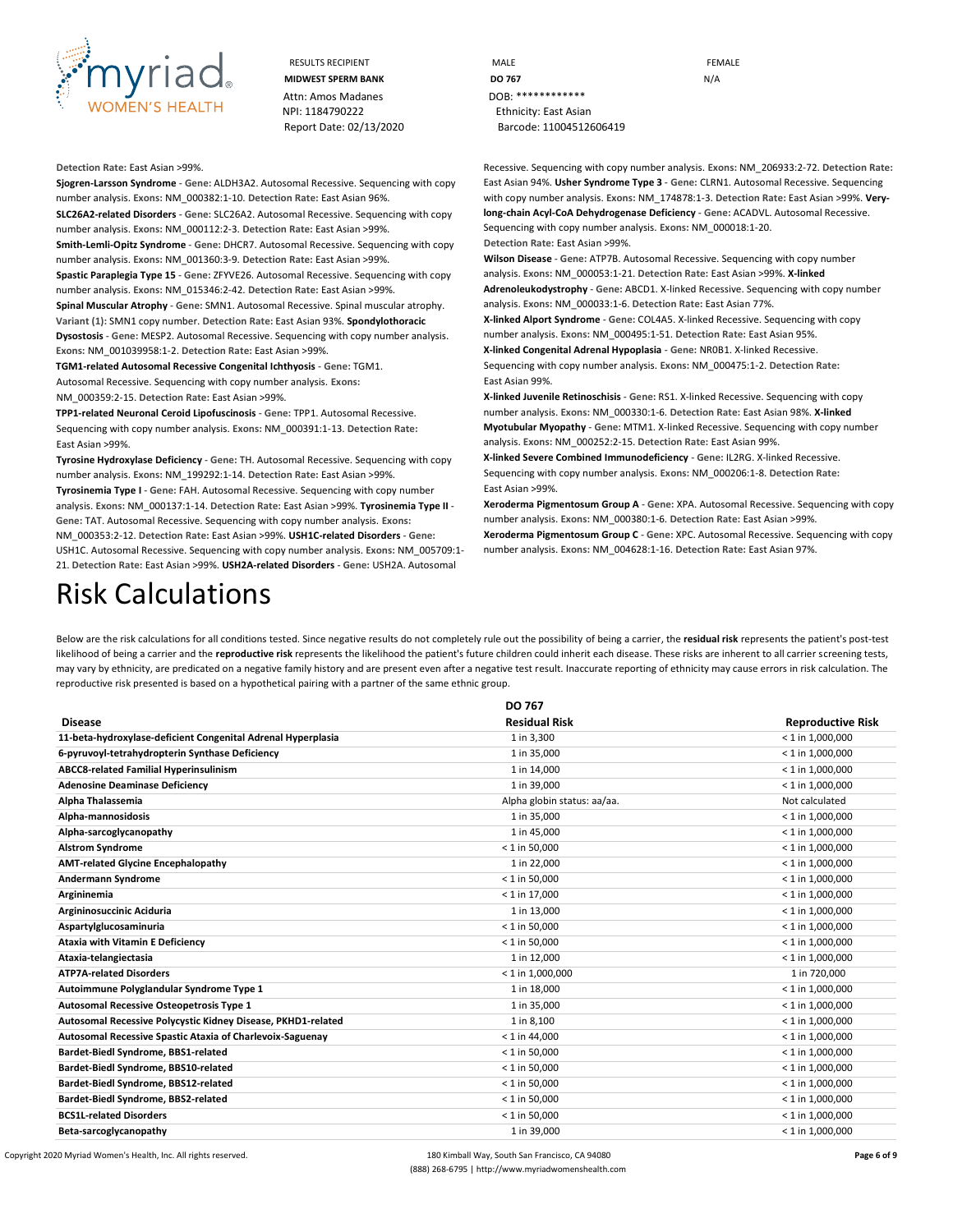

|                                                                 | <b>RESULTS RECIPIENT</b>  | MALE                           | <b>FEMALE</b>                            |
|-----------------------------------------------------------------|---------------------------|--------------------------------|------------------------------------------|
| <b>BRANCH</b><br>myriad.                                        | <b>MIDWEST SPERM BANK</b> | DO 767                         | N/A                                      |
|                                                                 | Attn: Amos Madanes        | DOB: *************             |                                          |
| <b>WOMEN'S HEALTH</b>                                           | NPI: 1184790222           | <b>Ethnicity: East Asian</b>   |                                          |
|                                                                 | Report Date: 02/13/2020   | Barcode: 11004512606419        |                                          |
| <b>Biotinidase Deficiency</b>                                   |                           | 1 in 67,000                    | $< 1$ in 1,000,000                       |
| <b>Bloom Syndrome</b>                                           |                           | $<$ 1 in 50,000                | $< 1$ in 1,000,000                       |
| Calpainopathy                                                   |                           | 1 in 13,000                    | $<$ 1 in 1,000,000                       |
| <b>Canavan Disease</b>                                          |                           | 1 in 9,700                     | $<$ 1 in 1,000,000                       |
| Carbamoylphosphate Synthetase I Deficiency                      |                           | 1 in 45,000                    | $<$ 1 in 1,000,000                       |
| Carnitine Palmitoyltransferase IA Deficiency                    |                           | $<$ 1 in 50,000                | $<$ 1 in 1,000,000                       |
| Carnitine Palmitoyltransferase II Deficiency                    |                           | 1 in 31,000                    | $<$ 1 in 1,000,000                       |
| Cartilage-hair Hypoplasia                                       |                           | $< 1$ in 50,000                | $<$ 1 in 1,000,000                       |
| <b>Cerebrotendinous Xanthomatosis</b>                           |                           | 1 in 11,000                    | $<$ 1 in 1,000,000                       |
| Citrullinemia Type 1                                            |                           | 1 in 700                       | 1 in 270,000                             |
| <b>CLN3-related Neuronal Ceroid Lipofuscinosis</b>              |                           | 1 in 13,000                    | $<$ 1 in 1,000,000                       |
| <b>CLN5-related Neuronal Ceroid Lipofuscinosis</b>              |                           | $< 1$ in 50,000                | $<$ 1 in 1,000,000                       |
| <b>CLN6-related Neuronal Ceroid Lipofuscinosis</b>              |                           | $<$ 1 in 50,000                | $<$ 1 in 1,000,000                       |
| <b>CLN8-related Neuronal Ceroid Lipofuscinosis</b>              |                           | $<$ 1 in 50,000                | $<$ 1 in 1,000,000                       |
| <b>Cohen Syndrome</b>                                           |                           | $<$ 1 in 15,000                | $<$ 1 in 1,000,000                       |
| <b>COL4A3-related Alport Syndrome</b>                           |                           | 1 in 11,000                    | $<$ 1 in 1,000,000                       |
| <b>COL4A4-related Alport Syndrome</b>                           |                           | 1 in 21,000                    | $<$ 1 in 1,000,000                       |
| Combined Pituitary Hormone Deficiency, PROP1-related            |                           | 1 in 6,100                     | $<$ 1 in 1,000,000                       |
| Congenital Adrenal Hyperplasia, CYP21A2-related                 |                           | 1 in 550                       | 1 in 140,000                             |
| <b>Congenital Disorder of Glycosylation Type Ia</b>             |                           | 1 in 16,000                    | $<$ 1 in 1,000,000                       |
| <b>Congenital Disorder of Glycosylation Type Ic</b>             |                           | $< 1$ in 50,000                | $<$ 1 in 1,000,000                       |
| Congenital Disorder of Glycosylation, MPI-related               |                           | $<$ 1 in 50,000                | $<$ 1 in 1,000,000                       |
| <b>Costeff Optic Atrophy Syndrome</b>                           |                           | $<$ 1 in 50,000                | $<$ 1 in 1,000,000                       |
| <b>Cystic Fibrosis</b>                                          |                           | 1 in 9,000                     | $<$ 1 in 1,000,000                       |
| Cystinosis                                                      |                           | 1 in 22,000                    | $<$ 1 in 1,000,000                       |
|                                                                 |                           |                                |                                          |
|                                                                 |                           |                                |                                          |
|                                                                 |                           | DO 767                         |                                          |
| <b>Disease</b>                                                  |                           | <b>Residual Risk</b>           | <b>Reproductive Risk</b>                 |
| D-bifunctional Protein Deficiency                               |                           | 1 in 9,000                     | < 1 in 1,000,000                         |
| Delta-sarcoglycanopathy                                         |                           | $<$ 1 in 40,000                | $<$ 1 in 1,000,000                       |
| Dihydrolipoamide Dehydrogenase Deficiency                       |                           | $<$ 1 in 50,000                | $<$ 1 in 1,000,000                       |
| Dysferlinopathy                                                 |                           | 1 in 11,000                    | $<$ 1 in 1,000,000                       |
| Dystrophinopathy (Including Duchenne/Becker Muscular Dystrophy) |                           | Not calculated                 | Not calculated                           |
| <b>ERCC6-related Disorders</b>                                  |                           | 1 in 26,000                    | $<$ 1 in 1,000,000                       |
| <b>ERCC8-related Disorders</b>                                  |                           | $< 1$ in 9,800                 | $<$ 1 in 1,000,000                       |
| <b>EVC-related Ellis-van Creveld Syndrome</b>                   |                           | 1 in 7,500                     | $<$ 1 in 1,000,000                       |
| <b>EVC2-related Ellis-van Creveld Syndrome</b>                  |                           | $<$ 1 in 50,000                | $<$ 1 in 1,000,000                       |
| <b>Fabry Disease</b>                                            |                           | $<$ 1 in 1,000,000             | 1 in 80,000                              |
| <b>Familial Dysautonomia</b>                                    |                           | $<$ 1 in 50,000                | $<$ 1 in 1,000,000                       |
| <b>Familial Mediterranean Fever</b>                             |                           | $< 1$ in 50,000                | $<$ 1 in 1,000,000                       |
| <b>Fanconi Anemia Complementation Group A</b>                   |                           | 1 in 3,100                     | < 1 in 1,000,000                         |
| Fanconi Anemia, FANCC-related                                   |                           | $< 1$ in 50,000                | $< 1$ in 1,000,000                       |
| <b>FKRP-related Disorders</b>                                   |                           | $< 1$ in 50,000                | $<$ 1 in 1,000,000                       |
| <b>FKTN-related Disorders</b>                                   |                           | 1 in 210                       | 1 in 160,000                             |
| <b>Galactokinase Deficiency</b>                                 |                           | $<$ 1 in 50,000                | < 1 in 1,000,000                         |
| Galactosemia                                                    |                           | 1 in 32,000                    | $<$ 1 in 1,000,000                       |
| Gamma-sarcoglycanopathy                                         |                           | 1 in 3,200                     | $<$ 1 in 1,000,000                       |
| <b>Gaucher Disease</b>                                          |                           | 1 in 450                       | 1 in 320,000                             |
| GJB2-related DFNB1 Nonsyndromic Hearing Loss and Deafness       |                           | 1 in 3,300                     | 1 in 450,000                             |
| <b>GLB1-related Disorders</b>                                   |                           | 1 in 19,000                    | $<$ 1 in 1,000,000                       |
| <b>GLDC-related Glycine Encephalopathy</b>                      |                           | 1 in 2,800                     | $<$ 1 in 1,000,000                       |
| Glutaric Acidemia, GCDH-related                                 |                           | 1 in 13,000                    | $< 1$ in 1,000,000                       |
| Glycogen Storage Disease Type la                                |                           | 1 in 18,000                    | $<$ 1 in 1,000,000                       |
| Glycogen Storage Disease Type Ib                                |                           | 1 in 35,000                    | $<$ 1 in 1,000,000                       |
| Glycogen Storage Disease Type III<br><b>GNE Myopathy</b>        |                           | 1 in 16,000<br>$< 1$ in 50,000 | $<$ 1 in 1,000,000<br>$<$ 1 in 1,000,000 |

**GNPTAB-related Disorders** 1 in 17,000 < 1 in 1,000,000 **HADHA-related Disorders** 1 in 25,000 < 1 in 1,000,000 Hb Beta Chain-related Hemoglobinopathy (Including Beta Thalassemia and Sickle Cell Disease) 1 in 5,000 1 in 990,000 1 in 990,000

| <b>Hereditary Fructose Intolerance</b>                    | 1 in 7.900      | $<$ 1 in 1.000.000 |
|-----------------------------------------------------------|-----------------|--------------------|
| Herlitz Junctional Epidermolysis Bullosa, LAMB3-related   | $<$ 1 in 50.000 | $<$ 1 in 1.000.000 |
| Hexosaminidase A Deficiency (Including Tay-Sachs Disease) | 1 in 30.000     | $<$ 1 in 1.000.000 |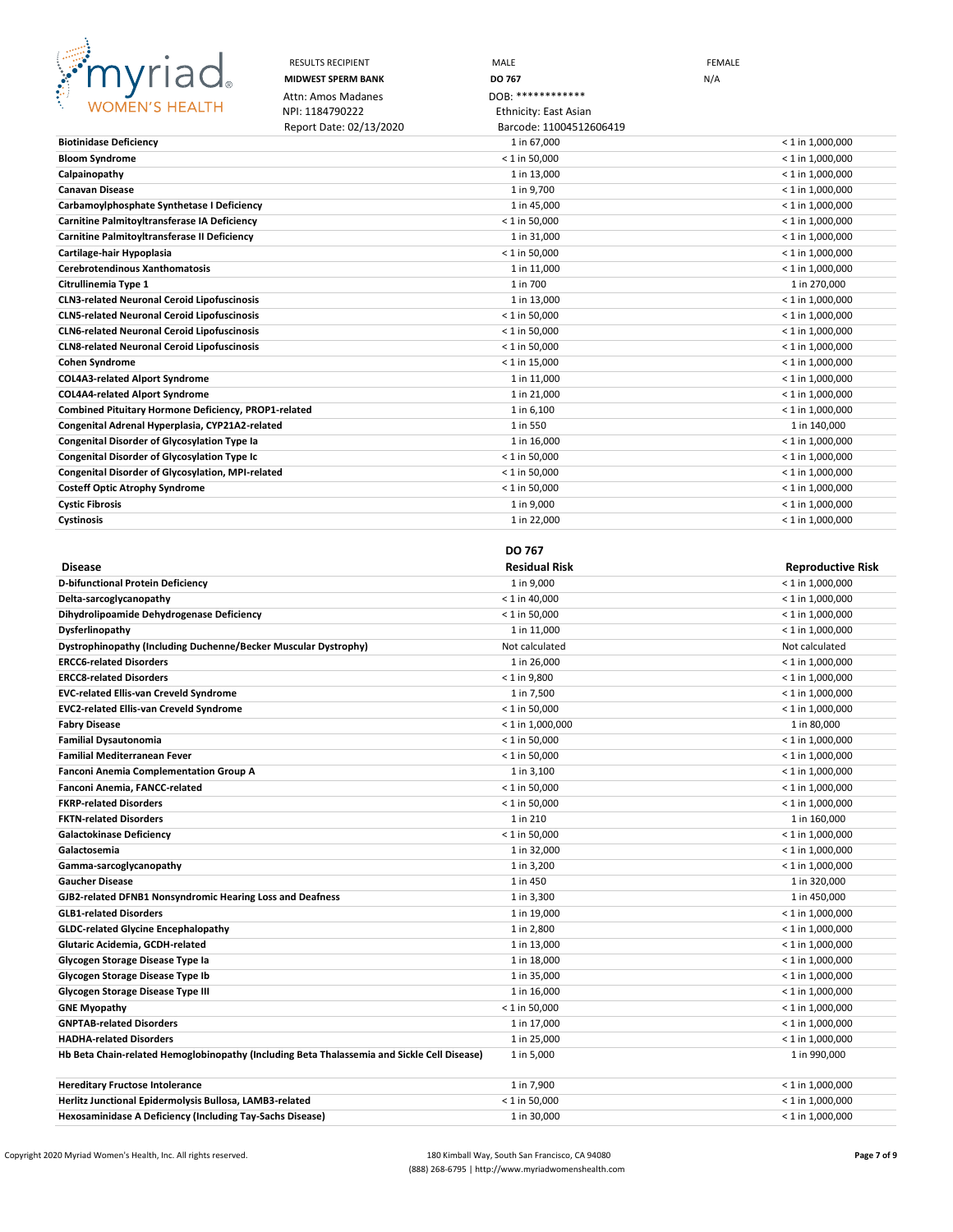

|                                                            | <b>RESULTS RECIPIENT</b>  | MALE                    | <b>FEMALE</b> |                    |
|------------------------------------------------------------|---------------------------|-------------------------|---------------|--------------------|
|                                                            | <b>MIDWEST SPERM BANK</b> | DO 767                  | N/A           |                    |
|                                                            | Attn: Amos Madanes        | DOB: *************      |               |                    |
| <b>WOMEN'S HEALTH</b>                                      | NPI: 1184790222           | Ethnicity: East Asian   |               |                    |
|                                                            | Report Date: 02/13/2020   | Barcode: 11004512606419 |               |                    |
| <b>HMG-CoA Lyase Deficiency</b>                            |                           | $< 1$ in 33,000         |               | $< 1$ in 1,000,000 |
| <b>Holocarboxylase Synthetase Deficiency</b>               |                           | 1 in 16,000             |               | $< 1$ in 1,000,000 |
| Homocystinuria, CBS-related                                |                           | $< 1$ in 50,000         |               | $< 1$ in 1,000,000 |
| <b>Hydrolethalus Syndrome</b>                              |                           | $< 1$ in 50,000         |               | $< 1$ in 1,000,000 |
| <b>Hypophosphatasia</b>                                    |                           | 1 in 19,000             |               | $<$ 1 in 1,000,000 |
| Isovaleric Acidemia                                        |                           | 1 in 39,000             |               | $< 1$ in 1,000,000 |
| Joubert Syndrome 2                                         |                           | $< 1$ in 50,000         |               | $< 1$ in 1,000,000 |
| Junctional Epidermolysis Bullosa, LAMA3-related            |                           | $< 1$ in 50,000         |               | $< 1$ in 1,000,000 |
| Junctional Epidermolysis Bullosa, LAMC2-related            |                           | $< 1$ in 50,000         |               | $< 1$ in 1,000,000 |
| KCNJ11-related Familial Hyperinsulinism                    |                           | 1 in 42,000             |               | $< 1$ in 1,000,000 |
| <b>Krabbe Disease</b>                                      |                           | 1 in 17,000             |               | $< 1$ in 1,000,000 |
| LAMA2-related Muscular Dystrophy                           |                           | $< 1$ in 61,000         |               | $< 1$ in 1,000,000 |
| Leigh Syndrome, French-Canadian Type                       |                           | $< 1$ in 50,000         |               | $< 1$ in 1,000,000 |
| Lipoid Congenital Adrenal Hyperplasia                      |                           | 1 in 40,000             |               | $< 1$ in 1,000,000 |
| Lysosomal Acid Lipase Deficiency                           |                           | 1 in 30,000             |               | $< 1$ in 1,000,000 |
| Maple Syrup Urine Disease Type la                          |                           | 1 in 49,000             |               | $< 1$ in 1,000,000 |
| Maple Syrup Urine Disease Type Ib                          |                           | 1 in 23,000             |               | $<$ 1 in 1,000,000 |
| Maple Syrup Urine Disease Type II                          |                           | $< 1$ in 13,000         |               | $< 1$ in 1,000,000 |
| Medium Chain Acyl-CoA Dehydrogenase Deficiency             |                           | 1 in 11,000             |               | $< 1$ in 1,000,000 |
| Megalencephalic Leukoencephalopathy with Subcortical Cysts |                           | $< 1$ in 50,000         |               | $<$ 1 in 1,000,000 |
| Metachromatic Leukodystrophy                               |                           | 1 in 16,000             |               | $< 1$ in 1,000,000 |
| Methylmalonic Acidemia, cblA Type                          |                           | $< 1$ in 50,000         |               | $< 1$ in 1,000,000 |
| Methylmalonic Acidemia, cblB Type                          |                           | $< 1$ in 50,000         |               | $< 1$ in 1,000,000 |
| Methylmalonic Aciduria and Homocystinuria, cblC Type       |                           | 1 in 33,000             |               | $< 1$ in 1,000,000 |
| <b>MKS1-related Disorders</b>                              |                           | $< 1$ in 50,000         |               | $< 1$ in 1,000,000 |
| Mucolipidosis III Gamma                                    |                           | $< 1$ in 50,000         |               | $<$ 1 in 1,000,000 |
| Mucolipidosis IV                                           |                           | $< 1$ in 50,000         |               | $< 1$ in 1,000,000 |

### **DO 767**

| <b>Disease</b>                               | <b>Residual Risk</b> | <b>Reproductive Risk</b> |
|----------------------------------------------|----------------------|--------------------------|
| Mucopolysaccharidosis Type I                 | 1 in 16,000          | $< 1$ in 1,000,000       |
| Mucopolysaccharidosis Type II                | 1 in 390,000         | 1 in 98,000              |
| Mucopolysaccharidosis Type IIIA              | 1 in 16,000          | $< 1$ in 1,000,000       |
| Mucopolysaccharidosis Type IIIB              | 1 in 30,000          | $< 1$ in 1,000,000       |
| Mucopolysaccharidosis Type IIIC              | $< 1$ in 50,000      | $< 1$ in 1,000,000       |
| MUT-related Methylmalonic Acidemia           | 1 in 11,000          | $<$ 1 in 1,000,000       |
| <b>MYO7A-related Disorders</b>               | 1 in 15,000          | $<$ 1 in 1,000,000       |
| <b>NEB-related Nemaline Myopathy</b>         | 1 in 1,200           | 1 in 400,000             |
| Nephrotic Syndrome, NPHS1-related            | $< 1$ in 50,000      | $< 1$ in 1,000,000       |
| Nephrotic Syndrome, NPHS2-related            | 1 in 35,000          | $< 1$ in 1,000,000       |
| Niemann-Pick Disease Type C1                 | 1 in 17,000          | $<$ 1 in 1,000,000       |
| Niemann-Pick Disease Type C2                 | $< 1$ in 50,000      | $< 1$ in 1,000,000       |
| Niemann-Pick Disease, SMPD1-related          | 1 in 25,000          | $< 1$ in 1,000,000       |
| Nijmegen Breakage Syndrome                   | 1 in 16,000          | $< 1$ in 1,000,000       |
| <b>Ornithine Transcarbamylase Deficiency</b> | $< 1$ in 1,000,000   | 1 in 140,000             |
| PCCA-related Propionic Acidemia              | 1 in 4,200           | $< 1$ in 1,000,000       |
| <b>PCCB-related Propionic Acidemia</b>       | 1 in 6,500           | $< 1$ in 1,000,000       |
| <b>PCDH15-related Disorders</b>              | 1 in 3,300           | $< 1$ in 1,000,000       |
| <b>Pendred Syndrome</b>                      | 1 in 6,400           | $< 1$ in 1,000,000       |
| Peroxisome Biogenesis Disorder Type 1        | 1 in 16,000          | $< 1$ in 1,000,000       |
| Peroxisome Biogenesis Disorder Type 3        | $< 1$ in 50,000      | $< 1$ in 1,000,000       |
| Peroxisome Biogenesis Disorder Type 4        | 1 in 9,300           | $< 1$ in 1,000,000       |
| Peroxisome Biogenesis Disorder Type 5        | $< 1$ in 71,000      | $< 1$ in 1,000,000       |
| Peroxisome Biogenesis Disorder Type 6        | $< 1$ in 50,000      | $< 1$ in 1,000,000       |
| Phenylalanine Hydroxylase Deficiency         | 1 in 7,700           | $< 1$ in 1,000,000       |
| <b>POMGNT-related Disorders</b>              | $< 1$ in 12,000      | $< 1$ in 1,000,000       |
| <b>Pompe Disease</b>                         | 1 in 10,000          | $< 1$ in 1,000,000       |
| PPT1-related Neuronal Ceroid Lipofuscinosis  | 1 in 7,700           | $< 1$ in 1,000,000       |
| <b>Primary Carnitine Deficiency</b>          | 1 in 10,000          | $< 1$ in 1,000,000       |
| Primary Hyperoxaluria Type 1                 | 1 in 13,000          | $< 1$ in 1,000,000       |
| Primary Hyperoxaluria Type 2                 | $< 1$ in 50,000      | $<$ 1 in 1,000,000       |
| Primary Hyperoxaluria Type 3                 | 1 in 20,000          | $<$ 1 in 1,000,000       |
| Pycnodysostosis                              | 1 in 43,000          | $<$ 1 in 1,000,000       |